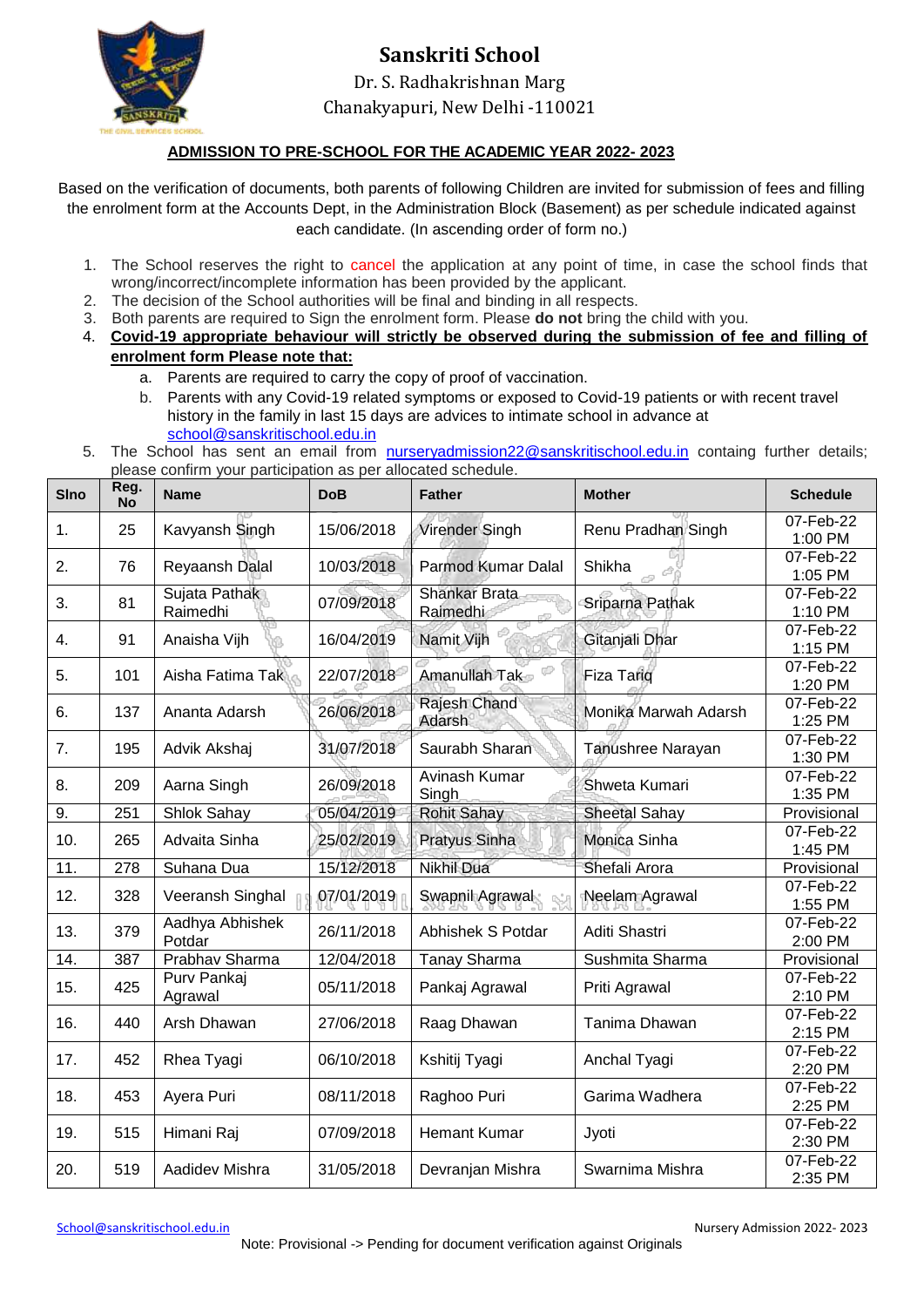

## **Sanskriti School**

### Dr. S. Radhakrishnan Marg Chanakyapuri, New Delhi -110021

| <b>SIno</b> | Reg.<br><b>No</b> | <b>Name</b>           | <b>DoB</b> | <b>Father</b>                  | <b>Mother</b>       | <b>Schedule</b>            |
|-------------|-------------------|-----------------------|------------|--------------------------------|---------------------|----------------------------|
| 21.         | 524               | Advika Gupta          | 30/05/2018 | Gaurav Gupta                   | Ankita Jhalani      | 07-Feb-22<br>2:40 PM       |
| 22.         | 526               | Yuwen Sinha           | 06/11/2018 | Abhishek Kumar                 | Priya Palni         | 07-Feb-22<br>2:45 PM       |
| 23.         | 545               | Aarna Saxena          | 08/11/2018 | Harsh Kumar                    | Shubhanshi Shalabh  | 07-Feb-22<br>2:50 PM       |
| 24.         | 566               | Yadvika<br>Ramanathan | 24/07/2018 | Sundar Ramanathan              | Ramya Sundar        | 07-Feb-22<br>2:55 PM       |
| 25.         | 568               | Yuvan Sundar          | 24/07/2018 | Sundar Ramanathan              | Ramya Sundar        | 07-Feb-22<br>3:00 PM       |
| 26.         | 620               | <b>Advik Dubey</b>    | 21/05/2018 | Vikash Kumar Dubey             | Vaishali Dubey      | 07-Feb-22<br>3:05 PM       |
| 27.         | 649               | Devavrat Agrahari     | 17/10/2018 | Amrit Agrahari                 | Shreya Jaiswal      | 07-Feb-22<br>3:10 PM       |
| 28.         | 662               | Eshaank Mishra        | 27/08/2018 | Santosh Kumar<br>Mishra        | Rachna              | $07 - Feb - 22$<br>3:15 PM |
| 29.         | 676               | Sanidhya Yadav        | 17/11/2018 | Pramod Kumar                   | Cheshta Yadav       | 07-Feb-22<br>3:20 PM       |
| 30.         | 690               | Tansh Singh<br>Makker | 03/05/2018 | <b>Gurmeet Singh</b><br>Makker | Reena Makker        | 07-Feb-22<br>3:25 PM       |
| 31.         | 691               | Aiza Dabas            | 06/12/2018 | Sourabh Dabas                  | Monika Yadav        | 07-Feb-22<br>3:30 PM       |
| 32.         | 715               | Kiansh Ashish         | 06/12/2018 | Ashish Kumar Singh             | Parul Singh         | 08-Feb-22<br>10:00 AM      |
| 33.         | 724               | Aarvi Pandey          | 09/11/2018 | Anuj Kumar Pandey              | Binamrata Kumar     | 08-Feb-22<br>10:05 AM      |
| 34.         | 758               | Shanaya P M S         | 15/08/2018 | M P Sivakumar                  | Suman Lata          | 08-Feb-22<br>10:10 AM      |
| 35.         | 770               | Trishaan Dalmia       | 21/07/2018 | Dheeraj Dalmia                 | Taruna Doliya       | 08-Feb-22<br>10:15 AM      |
| 36.         | 789               | Sia Chaudhary         | 10/09/2018 | <b>Cdr Manish</b><br>Chaudhary | Sheetal Chaudhary   | 08-Feb-22<br>10:20 AM      |
| 37.         | 813               | Azaad Rana            | 26/01/2019 | Abhinav Rana                   | <b>Rinky Thakur</b> | 08-Feb-22<br>10:25 AM      |
| 38.         | 849               | Aveera Bansal         | 04/06/2018 | Anish Bansal                   | Aastha Anand        | 08-Feb-22<br>10:30 AM      |
| 39.         | 888               | Saanvi Shree          | 13/12/2018 | Ullas Kumar                    | Ritika Anand        | 08-Feb-22<br>10:35 AM      |
| 40.         | 942               | Avraj Singh Sidhu     | 24/12/2018 | <b>Guriqbal Singh Sidhu</b>    | Ayena Gill          | 08-Feb-22<br>10:40 AM      |
| 41.         | 959               | Anaisha Gehlot        | 18/08/2018 | Arjun Gehlot                   | Shahista Gehlot     | 08-Feb-22<br>10:50 AM      |
| 42.         | 973               | Apeksha Sake          | 14/07/2018 | Naveen SI                      | Vasudha Sake        | 08-Feb-22<br>10:55 AM      |
| 43.         | 981               | Anaisha Singh         | 22/02/2019 | Ved Prakash Singh              | Anamika Singh       | 08-Feb-22<br>11:00 AM      |
| 44.         | 1011              | Maitreyi              | 31/07/2018 | Sanjai Kumar Yadav             | Mitali              | 08-Feb-22<br>11:05 AM      |
| 45.         | 1024              | <b>Naitik</b>         | 11/09/2018 | Rakesh Dahiya                  | Durga Mann          | 08-Feb-22<br>11:10 AM      |
| 46.         | 1036              | Vaanya Kumar          | 01/10/2018 | <b>Vivek Kumar</b>             | Aashti Chopra       | 08-Feb-22<br>11:15 AM      |
| 47.         | 1091              | Ameena Ali Soomar     | 03/07/2018 | Murtaza Ali Soomar             | Mahira Ali Soomar   | 08-Feb-22<br>11:20 AM      |
| 48.         | 1097              | Shrinika Mishra       | 25/03/2019 | Diwakar Nath Misra             | Deeksha Mishra      | 08-Feb-22<br>11:25 AM      |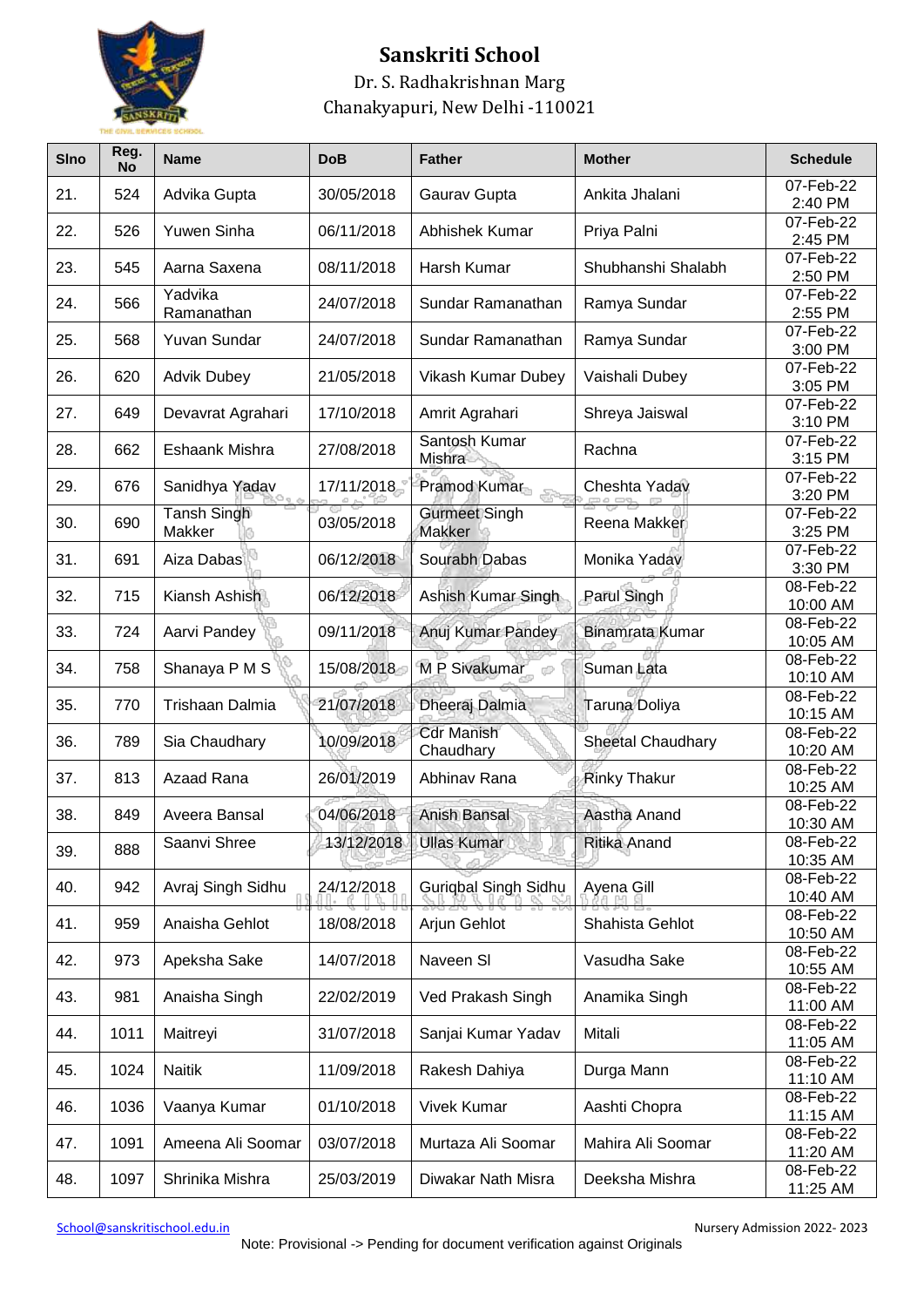

## **Sanskriti School**

Dr. S. Radhakrishnan Marg Chanakyapuri, New Delhi -110021

| <b>SIno</b> | Reg.<br><b>No</b> | <b>Name</b>                  | <b>DoB</b> | <b>Father</b>              | <b>Mother</b>          | <b>Schedule</b>         |
|-------------|-------------------|------------------------------|------------|----------------------------|------------------------|-------------------------|
| 49.         | 1128              | Saisha Prashant<br>Rokade    | 25/08/2018 | Prashant Rokade            | Sujun Prashant Rokade  | 08-Feb-22<br>11:30 AM   |
| 50.         | 1135              | Arya Sharma                  | 04/10/2018 | Sunil Sharma               | Divya Uniyal           | 08-Feb-22<br>11:35 AM   |
| 51.         | 1140              | Aarav Jain                   | 16/03/2019 | Vipul Jain                 | Vandana Jain           | 08-Feb-22<br>11:40 AM   |
| 52.         | 1167              | Aditri A                     | 23/08/2018 | Ashokan D                  | Nandhini R             | $08-Feb-22$<br>11:45 AM |
| 53.         | 1180              | Adhrit Sharma                | 20/07/2018 | <b>Vivek Sharma</b>        | Anshoo Gautam          | 08-Feb-22<br>11:50 AM   |
| 54.         | 1188              | Janette Chacko               | 19/02/2019 | Georgie Chacko             | Nisha Chacko           | 08-Feb-22<br>11:55 AM   |
| 55.         | 1192              | Saavi Anu Rustagi            | 06/06/2018 | Nimish Rustagi             | Anubhuti Gupta         | 08-Feb-22<br>12:00 PM   |
| 56.         | 1240              | Ananya Chatterjee            | 23/03/2019 | Chandrajit Chatterjee      | Ambica Anand           | 08-Feb-22<br>12:05 PM   |
| 57.         | 1245              | Kaivalya Tiwari              | 22/04/2018 | Sudhir Kumar Tiwari        | Anubhuti Mishra        | 08-Feb-22<br>12:10 PM   |
| 58.         | 1280              | Madhumita Nair               | 25/04/2018 | Ajith Kumar N              | Divya S                | 08-Feb-22<br>12:15 PM   |
| 59.         | 1306              | Ayman Nasim                  | 27/04/2018 | <b>Mohammed Hussain</b>    | Shabana Nasim          | Provisional             |
| 60.         | 1332              | Sara Nilesh Deore            | 09/11/2018 | Nilesh Ramchandra<br>Deore | Saee Kishor Surywanshi | 08-Feb-22<br>12:25 PM   |
| 61.         | 1351              | Rajnandini Uniyal            | 18/04/2019 | Jagjeet Uniyal<br>ì9       | Ananya Agarwal         | 08-Feb-22<br>12:30 PM   |
| 62.         | 1362              | Aadvik Jha                   | 11/06/2018 | Manish Kumar Jha           | Aparna                 | 08-Feb-22<br>12:35 PM   |
| 63.         | 1364              | Praharshveer Singh<br>Chahal | 27/01/2019 | Vijaybhan Singh            | Priyanka Dhull         | 08-Feb-22<br>12:40 PM   |
| 64.         | 1396              | <b>Garvit Rathore</b>        | 28/10/2018 | Rajendra Singh<br>Rathore  | Neelam Rathore         | 08-Feb-22<br>12:45 PM   |
| 65.         | 1413              | Nimrat Godara                | 03/01/2019 | Manjeet Singh              | Namita Mann            | 08-Feb-22<br>12:50 PM   |
| 66.         | 1426              | Anay Rathor                  | 10/09/2018 | Deepak Rathor              | Richa                  | 08-Feb-22<br>12:55 PM   |
| 67.         | 1441              | Raghu Mittal                 | 28/09/2018 | <b>Chandan Mittal</b>      | Srishti Mehra          | 08-Feb-22<br>1:00 PM    |
| 68.         | 1443              | Avalokita Shinde             | 19/06/2018 | Sachin Shinde              | Shilpa Shinde          | 08-Feb-22<br>1:05 PM    |
| 69.         | 1449              | Aadvik Sharma                | 25/07/2018 | Surya Prakash<br>Sharma    | Navraj Nain            | 08-Feb-22<br>1:10 PM    |
| 70.         | 1450              | Rishiv Raj                   | 28/04/2018 | Deepak Kumar               | Khushboo Anand         | 08-Feb-22<br>2:30 PM    |
| 71.         | 1451              | Rai Adyapat Ray              | 12/01/2019 | Rai Mahimapat Ray          | Hem Borker             | Provisional             |
| 72.         | 1482              | Dhruv Meena                  | 26/09/2018 | Rakesh Bhadadiya           | Rachana Meena          | 08-Feb-22<br>2:40 PM    |
| 73.         | 1487              | Teerthraj Singh              | 20/04/2019 | Vikram Singh               | Niti Kumari            | 08-Feb-22<br>2:45 PM    |
| 74.         | 1542              | Suryaansh Rao                | 22/03/2019 | Aditya Singh Yadav         | Sonal Goel             | 08-Feb-22<br>2:50 PM    |
| 75.         | 1573              | Ayaan Qasim                  | 04/10/2018 | Imran Hussain<br>Qasim     | Ritika Bhatia          | 08-Feb-22<br>2:55 PM    |
| 76.         | 1581              | Rutvi Khyalia                | 27/10/2018 | Parvesh Kumar<br>Khyalia   | Ranjit Kaur            | 08-Feb-22<br>3:00 PM    |
| 77.         | 1590              | Vivaan Bansal                | 28/10/2018 | Sandeep Bansal             | Tanu Sandeep Bansal    | 08-Feb-22<br>3:05 PM    |

[School@sanskritischool.edu.in](mailto:School@sanskritischool.edu.in) and School@sanskritischool.edu.in and School@sanskritischool.edu.in and School@sanskritischool.edu.in